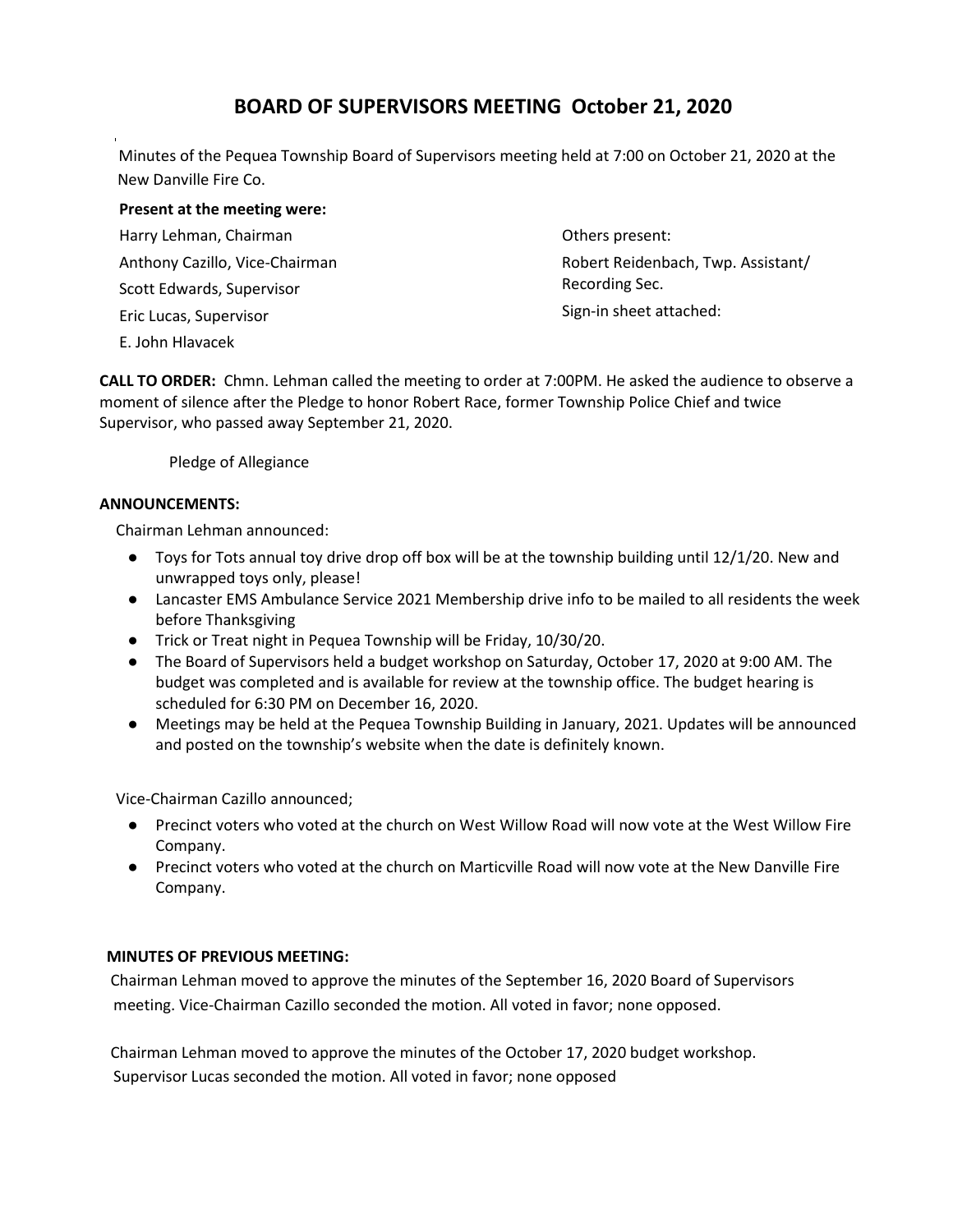## **TREASURER'S REPORT:**

 A copy of the bill list is on the table. Chmn. Lehman moved to approve checks #12921-12963 with a voided check of #12964 from the General Fund and checks #1778-1782 from the Recreation Fund. Vice-Chairman Cazillo seconded the motion. All voted in favor; none opposed.

## **PUBLIC COMMENTS:**

## **ITEMS ON THE AGENDA:**

Jackie Johns questioned the conditions for sewage isolation distance waiver requests. Chairman Lehman explained the requests and the regulations.

## **ITEMS NOT ON THE AGENDA:**

John Birkenbine of Summerfield asked if full-time police coverage would be possible due to recent car break ins/thefts at night. Chairman Lehman informed him that financial constraints and obligations prohibit the township from funding a full-time police force.

Dave Griesimer asked if the new homes constructed in the township could allow the township to afford a full-time police force. Chairman Lehman explained that Pequea Township was a part-time police force until 2002 when we formed a full-time Southern Regional Police Force in partnership with Conestoga Township. Lehman relayed some history, stating that Conestoga was allowed to "bail" and broke the Articles of Agreement, and is now relying solely on State Police coverage. He informed the audience that we are currently initiating legal litigation against Conestoga Township. Lehman agreed that the police patrolling schedule should not have been publicized and the patrolling schedule should be rotated.

Jackie Johns stated her belief that the township budget reserve does allow for another full-time police officer. Chairman Lehman and Supervisor Hlavacek explained why the referenced funds are not available. Supervisor Edwards added that the Southern Regional Police Department should never have been destroyed. Supervisors Hlavacek and Vice-Chairman Cazillo further explained taxation restrictions and the need for our budget reserves.

Nancy Griesimer asked if the new developments would allow the township to make road improvements. Chairman Lehman gave an update on future road work scheduled in the township, using both township general fund tax money and PA liquid fuels funds.

Tom Haas said he is glad we are going after Conestoga for the money they owe us due to a former Pequea Township supervisor "cutting a lousy deal" and said he felt she appeared to be working for Conestoga instead of Pequea. "It is time we get our money back." Chairman Lehman referred to those actions as a nightmare and explained why we have no choice but to sue Conestoga Township for their refusal to talk to us.

## **OLD BUSINESS:**

**1. Appointment of representative for the Lancaster Inter-Municipal Committee, Central Lancaster County Uniform Construction Code Board of Appeals Appointment Committee and representative for the LIMC Central Lancaster County UCCBoard of Appeals**

**Resolution No. 2020-551**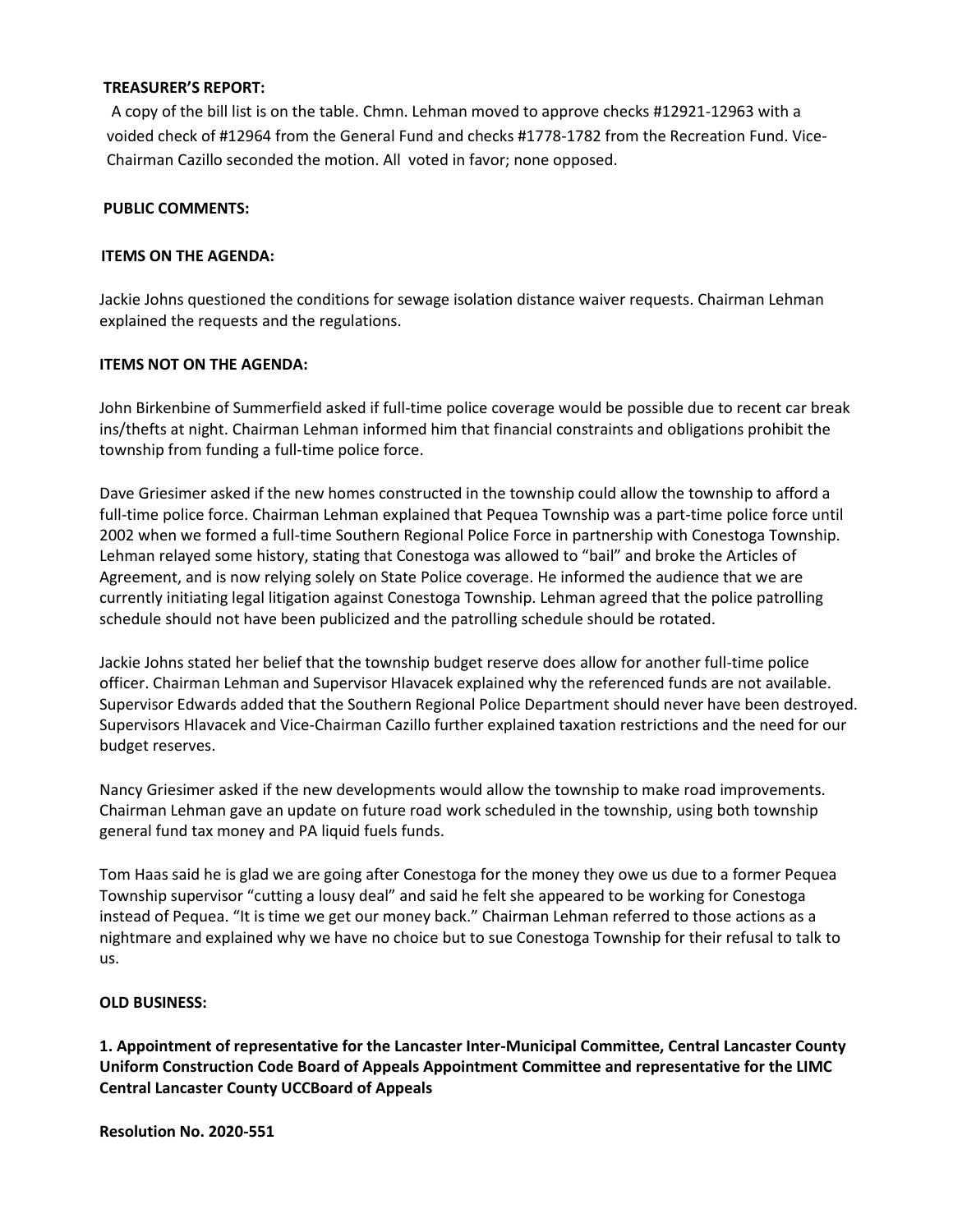A resolution of the Board of Supervisors of the township of Pequea, Lancaster County, Pennsylvania, to appoint a person to serve as the township's representative on the Lancaster Inter-Municipal Committee Central Lancaster County Uniform Construction Code Board of Appeals Appointment Committee, and a person to serve as the township's representative to the LIMC Central Board of Appeals

Vice-Chairman Cazillo moved to formally appoint himself as representative to the Lancaster Inter-Municipal Committee for Pequea Township as well as the Central Lancaster County Uniform Construction Code Board of Appeals Appointment Committee. He also moved to nominate Neil Friedley to be our representative on the LIMC Central Lancaster County Board of Appeals as per Resolution No. 2020-551. Supervisor Lucas seconded the motion. All voted in favor; none opposed.

## **NEW BUSINESS:**

## **1. Sewage Isolation Distance Waiver-494 Long Lane**

Supervisor Lucas moved that we accept the sewage isolation distance waiver for 494 Long Lane as per the recommendation of Mark Diemler. Vice-Chairman Cazillo seconded the motion. All voted in favor; none opposed.

## **2. Authorize Board of Supervisors to schedule/conduct the yearly meeting with the Road Crew AFSCME Union Members**

Supervisor Edwards moved to authorize Chairman Lehman and Vice-Chairman Cazillo to schedule/conduct the yearly meeting with the Road Crew AFSCME Union members. Vice-Chairman Cazillo seconded the motion. All voted in favor; none opposed.

## **3. Set Wages for Park Employee Carrol (Carl) Herr**

Supervisor Edwards moved to adjust Carrol Herr's wages to \$17 an hour effective 26 October, 2020. Supervisor Lucas seconded the motion. All voted in favor; none opposed.

## **4. Set Wages for Park Employee Ronald Herr**

Supervisor Edwards moved to adjust Ronald Herr's wages to \$16 an hour effective 26 October, 2020. Supervisor Hlavacek seconded the motion. All voted in favor; none opposed.

#### **5. Swearing in of New Pequea Township Fire Police Officer- James Hertzog**

#### **6. Swearing in of new Pequea Township Fire Police Officer- Timothy J. Kuntz**

Vice-Chairman Cazillo administered the oath to both men at the same time. Chairman Lehman thanked both men for their service. The audience then gave the men applause.

#### **7. Authorize Purchase of New Police Cruiser**

Chairman Lehman moved that we approve the purchase of a new police cruiser/Interceptor in the approximate amount of \$34,675.00. Vice-Chairman Cazillo seconded the motion. Supervisor Lucas thanked Chief Michener for obtaining a grant for this purpose. All voted in favor; none opposed.